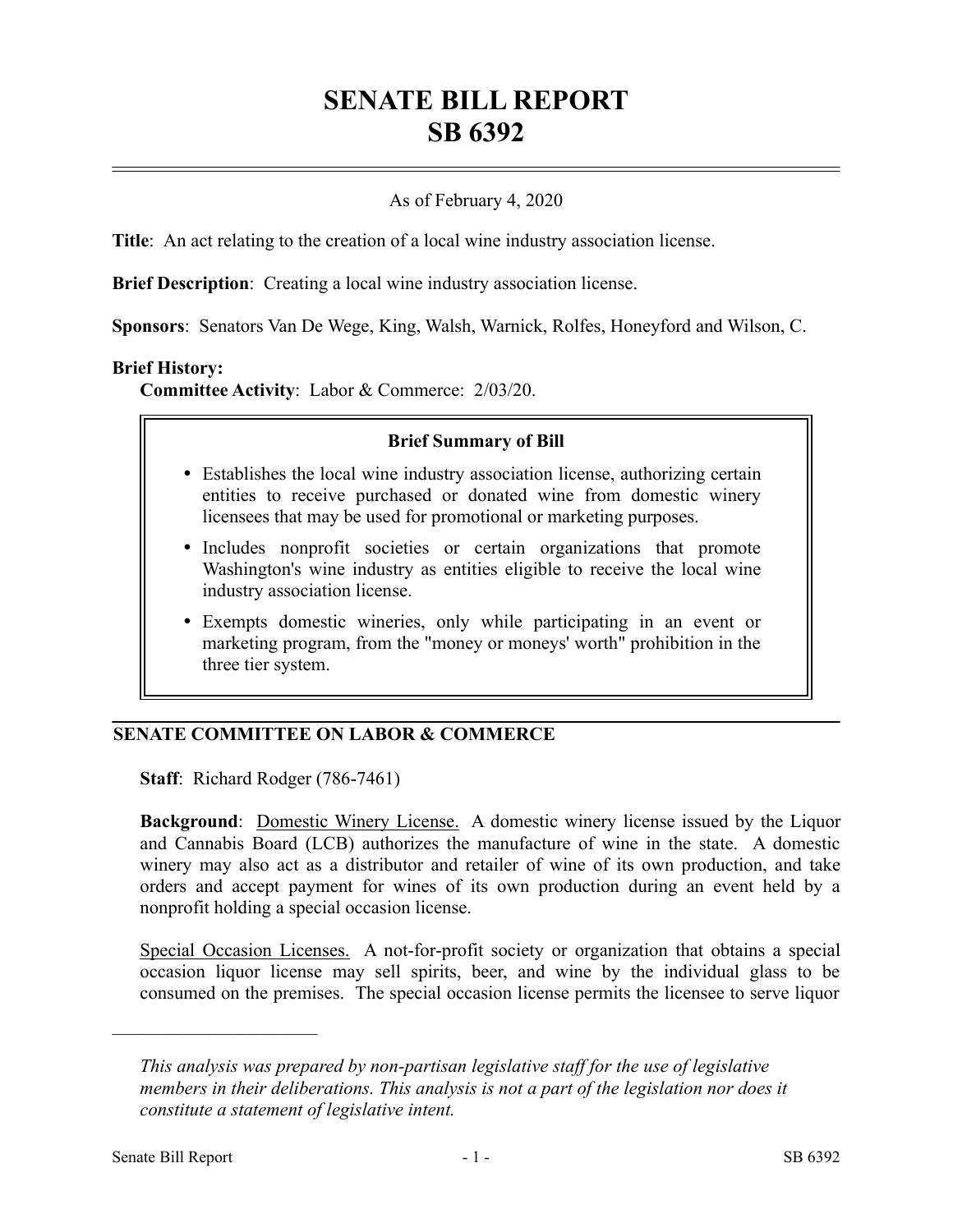at a specified event, on a specified date and place. The fee for this license is \$60 per day, and the organization is limited to sales on no more than 12 single-day events per year. Once per year, certain agricultural fairs may count a multiple-day fair as one event.

Under a special occasion license, a "society or organization" means a not-for-profit group organized and operated solely for charitable, religious, social, political, educational, civic, fraternal, athletic, or benevolent purposes; or as a local wine industry association if it is registered under the Internal Revenue Code.

Three-Tier System Prohibition. The legal framework regulating liquor manufacturing, distribution, and sales is a separation between the three-tiers of the liquor industry manufacturing, distributing, and retailing. Liquor licensees in the manufacturing and distributing tiers of the industry, and their authorized representatives, are defined as "industry members" for certain purposes in liquor statutes.

There are two primary prohibitions that provide the separation between the tiers of the industry. First, generally liquor licensees in the manufacturing and distributing tiers are prohibited from having financial interests in a business within the retail tier of the industry, and vice versa. Second, industry members are prohibited from providing "money or moneys' worth," under any type of business practice or arrangement, to a business in the retail tier of the industry. Retailers are similarly prohibited from receiving money or moneys' worth from industry members.

**Summary of Bill**: The local wine industry association license is established. The license may be issued to a nonprofit society or an organization created with the express purpose of educating consumers on, or promoting the economic development of, the Washington wine industry. The annual fee for the local wine industry association license is \$700.

A local wine industry association licensee (licensee) may purchase or receive donations of wine from domestic winery licensees, and the wine may be used for promotional or marketing purposes. Events or marketing programs conducted by licensees may be held on domestic winery premises as long as the domestic winery and the licensee each separately account for the sales of its wine. While participating in an event or marketing program conducted by licensees, domestic wineries that are verified as dues-paying members of the licensee's organization are not subject to the money or moneys' worth prohibition under the three-tier system requirements.

If requested by the LCB, licensees must notify the local LCB enforcement officers of any event or marketing program conducted under the license. Licensees are not prohibited from accessing a special occasion license or a special permit. Wine furnished to a nonprofit society under this section is subject to the taxes on sales of wine.

**Appropriation**: None.

**Fiscal Note**: Available.

**Creates Committee/Commission/Task Force that includes Legislative members**: No.